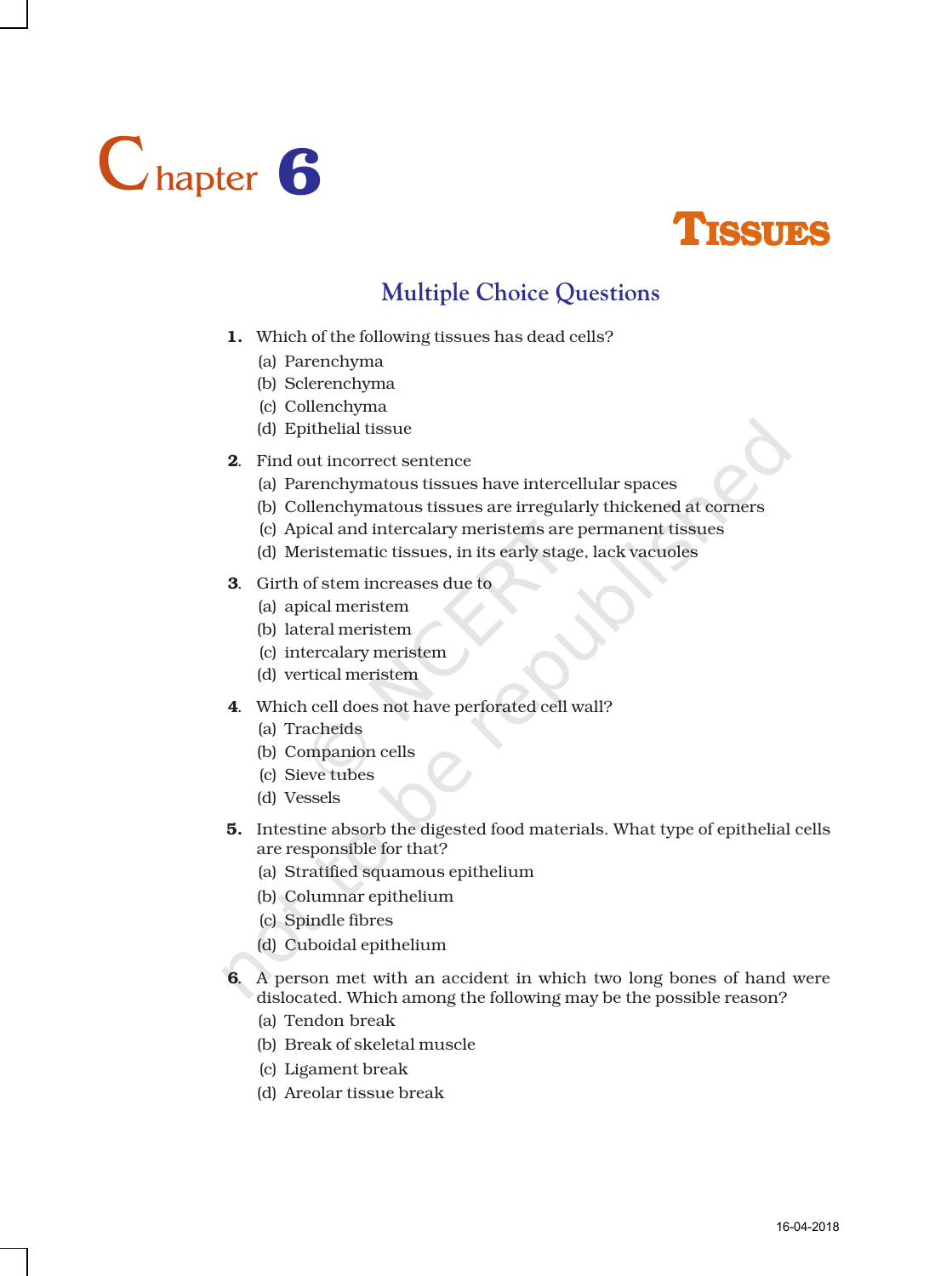- 7. While doing work and running, you move your organs like hands, legs etc. Which among the following is correct?
	- (a) Smooth muscles contract and pull the ligament to move the bones
	- (b) Smooth muscles contract and pull the tendons to move the bones
	- (c) Skeletal muscles contract and pull the ligament to move the bones
	- (d) Skeletal muscles contract and pull the tendon to move the bones
- 8. Which muscles act involuntarily?
	- (i) Striated muscles
	- (ii) Smooth muscles
	- (iii) Cardiac muscles
	- (iv) Skeletal muslces
	- (a) (i) and (ii)
	- (b) (ii) and (iii)
	- (c) (iii) and (iv)
	- (d) (i) and (iv)
- 9. Meristematic tissues in plants are
	- (a) localised and permanent
	- (b) not limited to certain regions
	- (c) localised and dividing cells
	- (d) growing in volume
- 10. Which is *not* a function of epidermis?
	- (a) Protection from adverse condition
	- (b) Gaseous exchange
	- (c) Conduction of water
	- (d) Transpiration
- 11. Select the incorrect sentence
	- (a) Blood has matrix containing proteins, salts and hormones
	- (b) Two bones are connected with ligament
	- (c) Tendons are non-fibrous tissue and fragile
	- (d) Cartilage is a form of connective tissue
- 12. Cartilage is not found in
	- (a) nose
	- (b) ear
	- (c) kidney
	- (d) larynx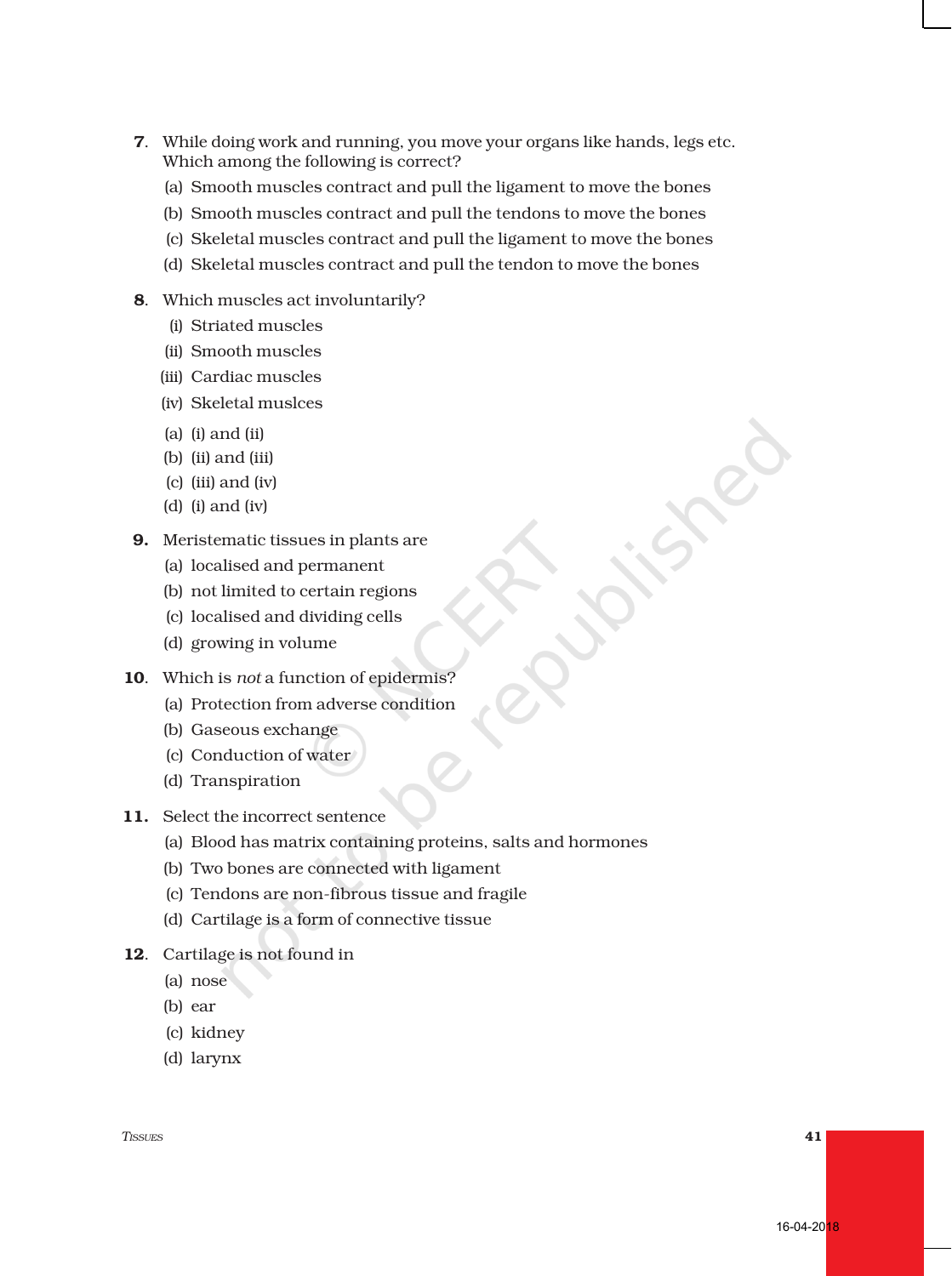- 13. Fats are stored in human body as
	- (a) cuboidal epithelium
	- (b) adipose tissue
	- (c) bones
	- (d) cartilage
- 14. Bone matrix is rich in
	- (a) fluoride and calcium
	- (b) calcium and phosphorus
	- (c) calcium and potassium
	- (d) phosphorus and potassium
- 15. Contractile proteins are found in
	- (a) bones
	- (b) blood
	- (c) muscles
	- (d) cartilage
- 16. Voluntary muscles are found in
	- (a) alimentary canal
	- (b) limbs
	- (c) iris of the eye
	- (d) bronchi of lungs
- 17. Nervous tissue is not found in
	- (a) brain
	- (b) spinal cord
	- (c) tendons
	- (d) nerves
- 18. Nerve cell does not contain
	- (a) axon
	- (b) nerve endings
	- (c) tendons
	- (d) dendrites
- 19. Which of the following helps in repair of tissue and fills up the space inside the organ?
	- (a) Tendon
	- (b) Adipose tissue
	- (c) Areolar
	- (d) Cartilage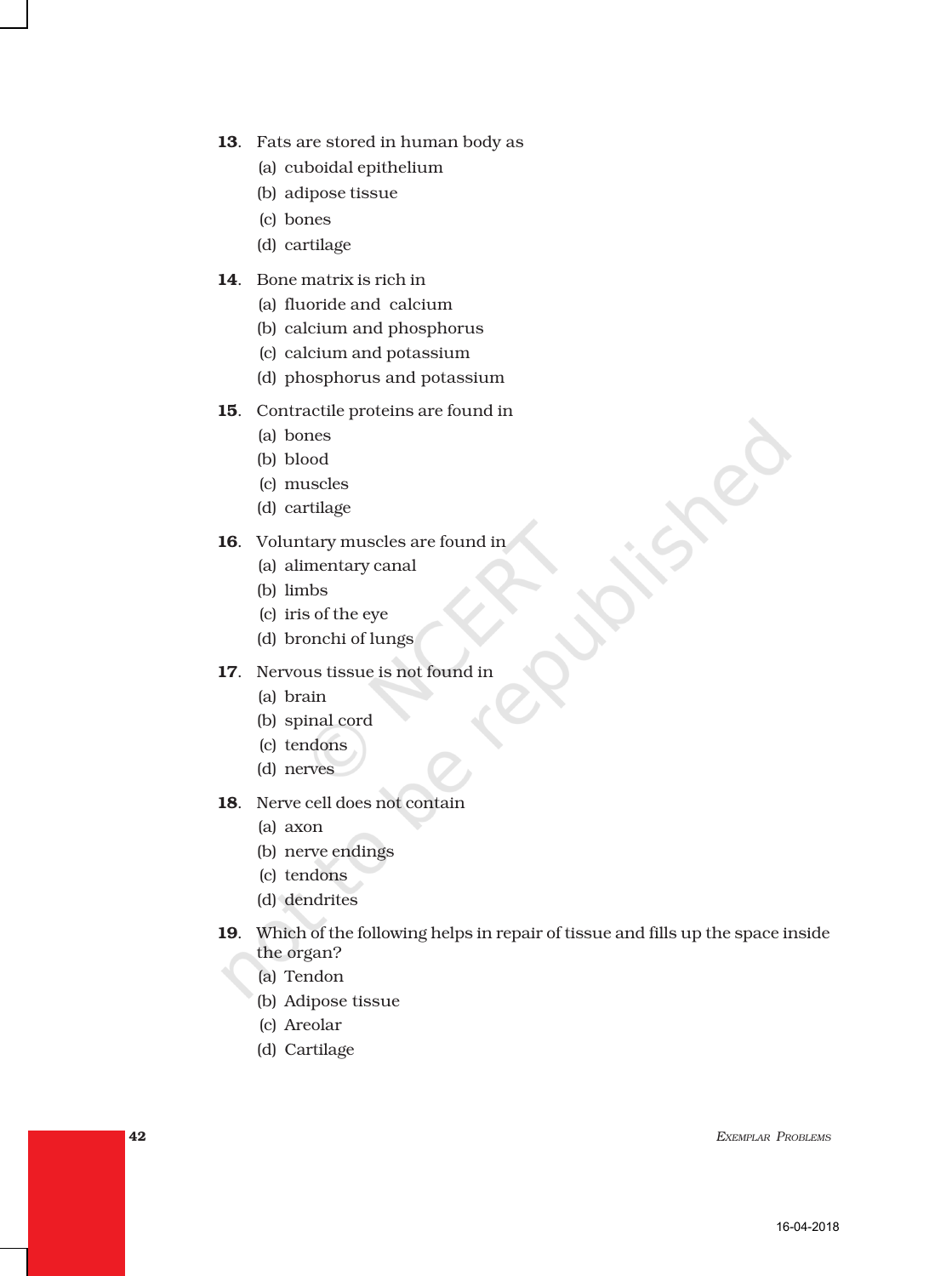- 20. The muscular tissue which function throughout the life continuously without fatigue is
	- (a) skeletal muscle
	- (b) cardiac muscle
	- (c) smooth muscle
	- (d) voluntary muscle
- 21. Which of the following cells is found in the cartilaginous tissue of the body?
	- (a) Mast cells
	- (b) Basophils
	- (c) Osteocytes
	- (d) Chondrocytes
- 22. The dead element present in the phloem is
	- (a) companion cells
	- (b) phloem fibres
	- (c) phloem parenchyma
	- (d) sieve tubes
- 23. Which of the following does not lose their nucleus at maturity?
	- (a) Companion cells
	- (b) Red blood cells
	- (c) Vessel
	- (d) Sieve tube cells
- 24. In desert plants, rate of water loss gets reduced due to the presence of
	- (a) cuticle
	- (b) stomata
	- (c) lignin
	- (d) suberin
- 25. A long tree has several branches. The tissue that helps in the side ways conduction of water in the branches is
	- (a) collenchyma
	- (b) xylem parenchyma
	- (c) parenchyma
	- (d) xylem vessels
- 26. If the tip of sugarcane plant is removed from the field, even then it keeps on growing in length. It is due to the presence of
	- (a) cambium
	- (b) apical meristem
	- (c) lateral meristem
	- (d) intercalary meristem

*TISSUES* 43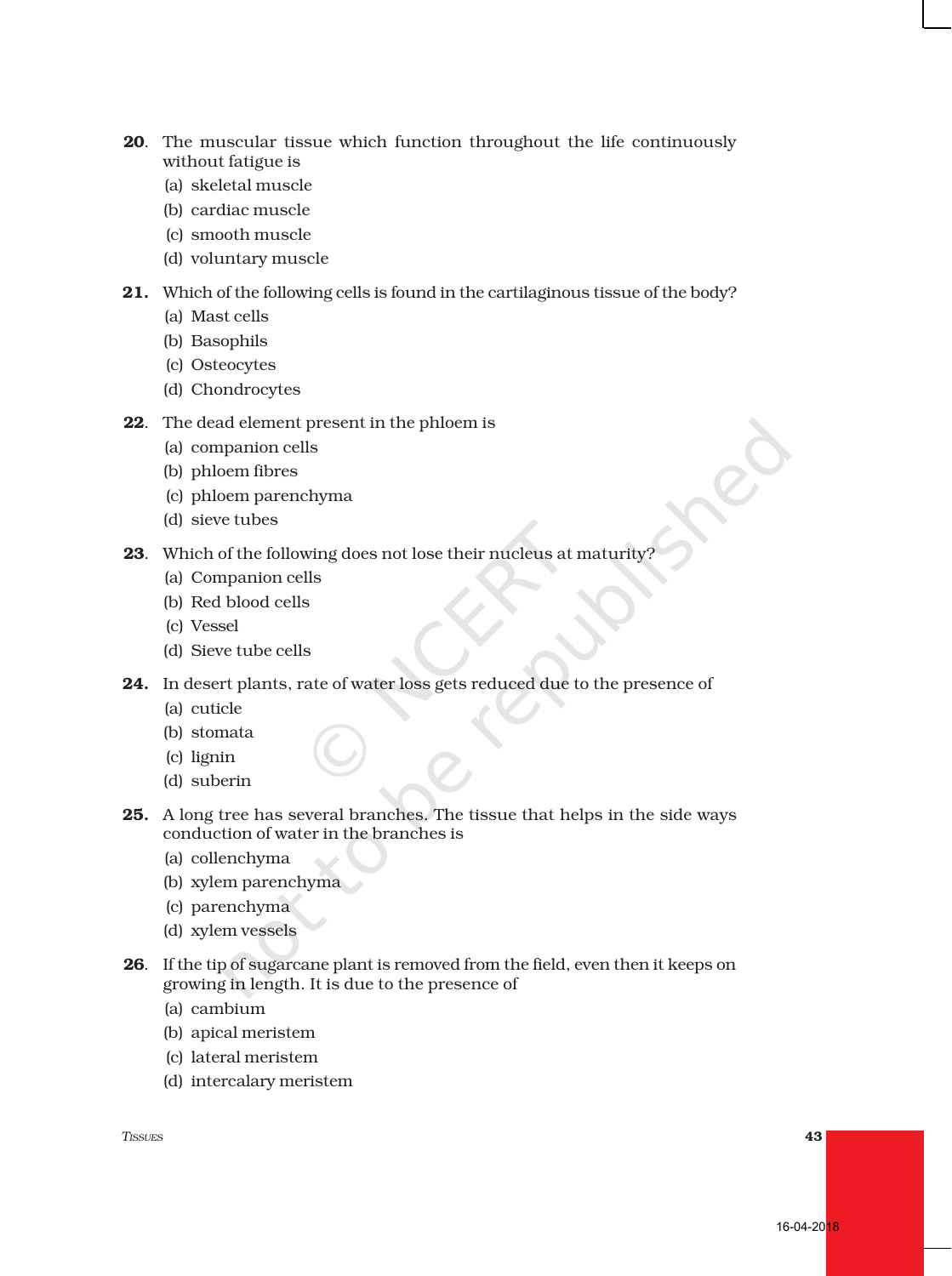- 27. A nail is inserted in the trunk of a tree at a height of 1 metre from the ground level. After 3 years the nail will
	- (a) move downwards
	- (b) move upwards
	- (c) remain at the same position
	- (d) move sideways
- 28. Parenchyma cells are
	- (a) relatively unspecified and thin walled
	- (b) thick walled and specialised
	- (c) lignified
	- (c) none of these
- 29. Flexibility in plants is due to
	- (a) collenchyma
	- (b) sclerenchyma
	- (c) parenchyma
	- (d) chlorenchyma
- 30. Cork cells are made impervious to water and gases by the presence of
	- (a) cellulose
	- (b) lipids
	- (c) suberin
	- (d) lignin
- 31. Survival of plants in terrestrial environment has been made possible by the presence of
	- (a) intercalary meristem
	- (b) conducting tissue
	- (c) apical meristem
	- (d) parenchymatous tissue
- 32. Choose the wrong statement
	- (a) The nature of matrix differs according to the function of the tissue
	- (b) Fats are stored below the skin and in between the internal organs
	- (c) Epithelial tissues have intercellular spaces between them
	- (d) Cells of striated muscles are multinucleate and unbranched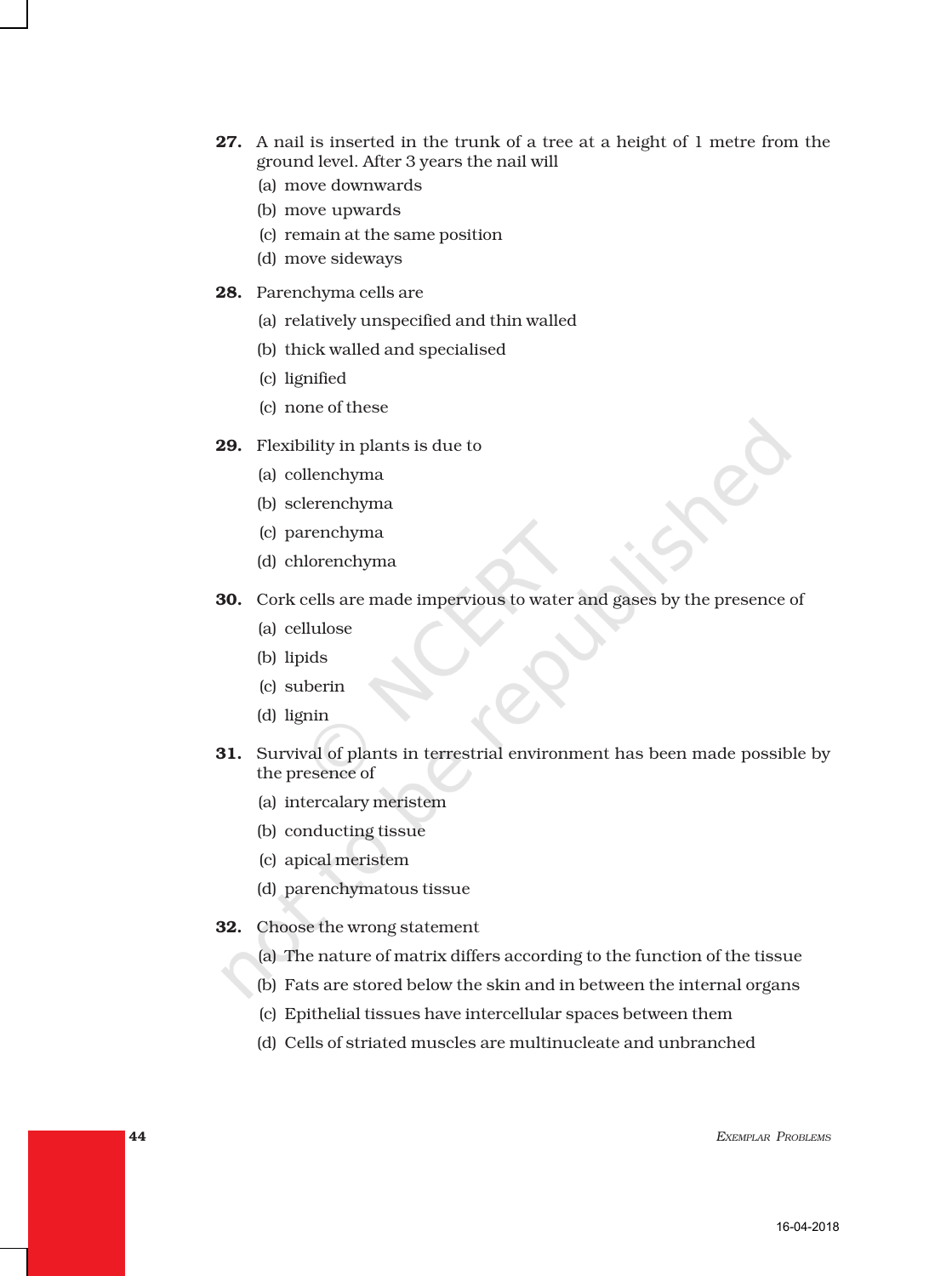33. The water conducting tissue generally present in gymnosperm is

- (a) vessels
- (b) sieve tube
- (c) tracheids
- (d) xylem fibres

## **Short Answer Questions**

- 34. Animals of colder regions and fishes of cold water have thicker layer of subcutaneous fat. Describe why?
- 35. Match the column (A) with the column (B)

|     | (A)                                      |       | (B)                        |
|-----|------------------------------------------|-------|----------------------------|
|     | (a) Fluid connective tissue              | (i)   | Subcutaneous layer         |
|     | (b) Filling of space inside the organs   | (ii)  | Cartilage                  |
|     | (c) Striated muscle                      | (iii) | Skeletal muscle            |
|     | (d) Adipose tissue                       | (iv)  | Areolar tissue             |
|     | (e) Surface of joints                    | (v)   | <b>Blood</b>               |
|     | (f) Stratified squamous epithelium       | (vi)  | Skin                       |
| 36. | Match the column (A) with the column (B) |       |                            |
|     | (A)                                      |       | (B)                        |
|     | (a) Parenchyma                           | (i)   | Thin walled, packing cells |
|     | (b) Photosynthesis                       | (ii)  | Carbon fixation            |
|     | (c) Aerenchyma                           | (iii) | Localized thickenings      |
|     | (d) Collenchyma                          | (iv)  | Buoyancy                   |
|     | (e) Permanent tissue                     |       | (v) Sclerenchyma           |

- 37. If a potted plant is covered with a glass jar, water vapours appear on the wall of glass jar. Explain why?
- 38. Name the different components of xylem and draw a living component?
- 39. Draw and identify different elements of phloem.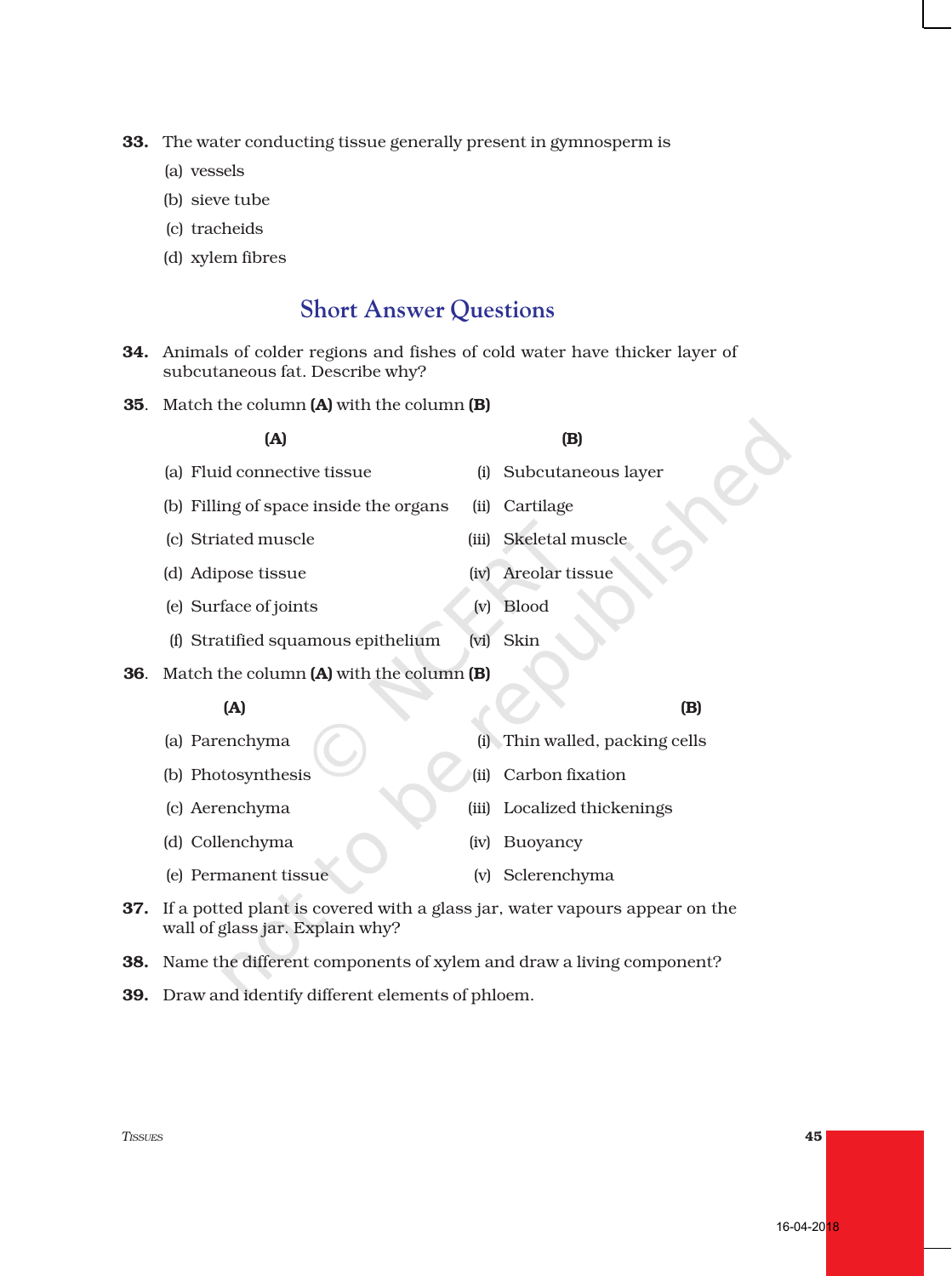- 40. Write true (T) or false (F)
	- (a) Epithelial tissue is protective tissue in animal body.
	- (b) The lining of blood vessels, lung alveoli and kidney tubules are all made up of epithelial tissue.
	- (c) Epithelial cells have a lot of intercellular spaces.
	- (d) Epithelial layer is permeable layer.
	- (e) Epithelial layer does not allow regulation of materials between body and external environment.
- 41. Differentiate between voluntary and involuntary muscles. Give one example of each type.
- **42.** Differentiate the following activities on the basis of voluntary  $(V)$  or involuntary (I V) muscles.
	- (a) Jumping of frog
	- (b) Pumping of the heart
	- (c) Writing with hand
	- (d) Movement of chocolate in your intestine
- 43. Fill in the blanks
	- (a) Lining of blood vessels is made up of-
	- (b) Lining of small intestine is made up of ———.
	- (c) Lining of kidney tubules is made up of———.
	- (d) Epithelial cells with cilia are found in———of our body.
- 44. Water hyacinth float on water surface. Explain.
- 45. Which structure protects the plant body against the invasion of parasites?
- 46. Fill in the blanks
	- (a) Cork cells possesses———on their walls that makes it impervious to gases and water.
	- (b) ——— have tubular cells with perforated walls and are living in nature.
	- (c) Bone possesses a hard matrix composed of———and ———.
- 47. Why is epidermis important for the plants?